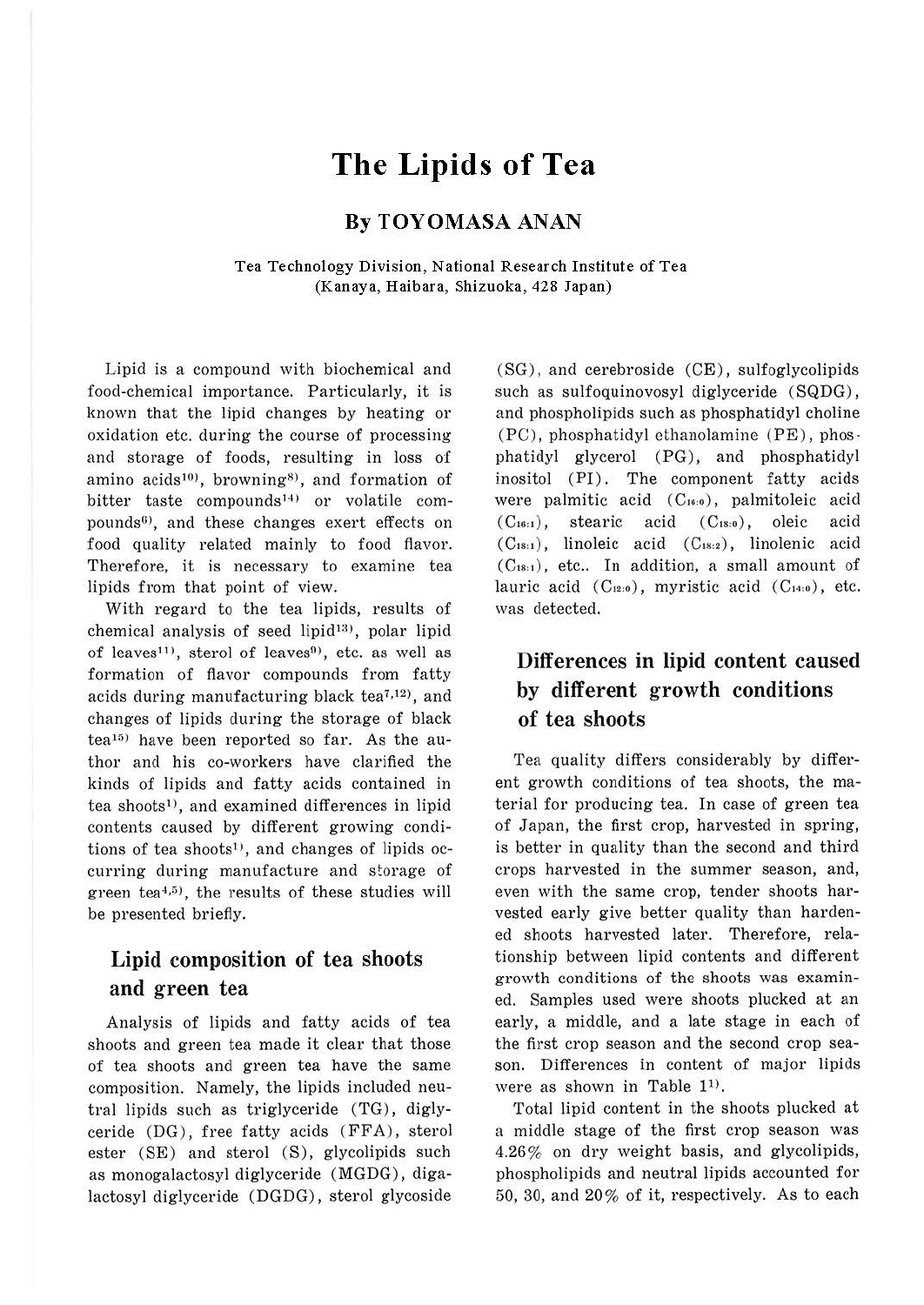|                            |       | First crop |      |       | Second crop |      |
|----------------------------|-------|------------|------|-------|-------------|------|
| Lipid class                | Early | Middle     | Late | Early | Middle      | Late |
| Total lipids               | 3.68  | 4.26       | 3.84 | 3.40  | 3.85        | 3.79 |
| Total neutral lipids       | 0.73  | 0.78       | 0.86 | 0.74  | 0.92        | 0.97 |
| Triglyceride               | 0.16  | 0.19       | 0.16 | 0.14  | 0.17        | 0.19 |
| Sterol                     | 0.32  | 0.36       | 0.41 | 0.32  | 0.43        | 0.41 |
| Total glycolipids          | 1.60  | 2.17       | 2.13 | 1.75  | 2.06        | 2.23 |
| Monogalactosyl diglyceride | 0.59  | 0.82       | 0.85 | 0.66  | 0.77        | 0.85 |
| Digalactosyl diglyceride   | 0.70  | 1.04       | 1.08 | 0.81  | 0.96        | 1.12 |
| Total phospholipids        | 1.35  | 1.31       | 0.85 | 0.91  | 0.87        | 0.59 |
| Phosphatidyl choline       | 0.66  | 0.72       | 0.51 | 0.50  | 0.47        | 0.34 |
| Phosphatidyl glycerol      | 0.15  | 0.15       | 0.11 | 0.07  | 0.07        | 0.06 |

Table 1. Changes of lipid content in tea shoots during growth  $(\%$  on dry weight basis)

Table 2. Changes of fatty acid content in tea shoots during growth (% on dry weight basis)

|             |       | First crop |      |       | Second crop |      |
|-------------|-------|------------|------|-------|-------------|------|
| Fatty acids | Early | Middle     | Late | Early | Middle      | Late |
| Total       | 2.05  | 3.40       | 3.23 | 2.13  | 3.39        | 3.23 |
| $C_{16:0.}$ | 0.53  | 0.82       | 0.71 | 0.56  | 0.76        | 0.72 |
| $C_{16:1}$  | 0.01  | 0.02       | 0.03 | 0.01  | 0.03        | 0.03 |
| $C_{18:0}$  | 0.04  | 0.07       | 0.07 | 0.05  | 0.08        | 0.10 |
| $C_{18:1}$  | 0.15  | 0.31       | 0.24 | 0.15  | 0.30        | 0.27 |
| $C_{18:2}$  | 0.49  | 0.86       | 0.70 | 0.56  | 0.81        | 0.64 |
| $C_{18:3}$  | 0.83  | 1.32       | 1.48 | 0.80  | 1.41        | 1.47 |

lipid class, it was shown that the majority of glycolipid was MGDG and DGDG, that of phospholipid was PC, and that of neutral lipid was S and TG. Although the total lipid content did not show an appreciable difference with different crop seasons, content of each lipid group was changed: more amount of phospholipid in the first crop season and slightly more amount of glycolipid and neutral lipid in the second crop season. The total lipid content changed with growth stages of shoots similarly for two crop seasons: it increased in an early half of the growth stage and then decreased to some extent in the later half. As to each lipid group, glycolipids increased in the early half, and remained almost without change, but phospholipids decreased slightly in the early half and considerably in the later half, while neutral lipids increased slightly with the growth of shoots. As to individual lipids, MGDG and DGDG increased, while each of phospholipids decreased.

Changes in fatty acids are shown in Table 21). The total fatty acid content of shoots plucked at the middle stage of the first crop season was 3.40% on dry weight basis: 40, 25, and  $25\%$  of which were C18:3, C16:0 and C18:2, respectively. Fatty acids which constitute major lipids were examined with a result that  $C<sub>16:0</sub>$  accounted for more than  $50\%$  of each of the neutral lipids, while MGDG and DGDG of glycolipid contained a particularly large amount of C<sub>18:3</sub>, and each of phospholipids contained a plenty of  $C_{16:0}$  and  $C_{18:2}$ .  $C_{16:0}$  was found specific to PG.

The total fatty acid content changed not much with crop seasons, and its change with the growth stage was similar for both crop seasons. Namely, the contents of the total fatty acid as well as  $C_{16:0}$  and  $C_{18:2}$  increased considerably in the early half of shoot growth, followed by slight decrease in the later half, while C<sub>18:3</sub> increased slightly in the later half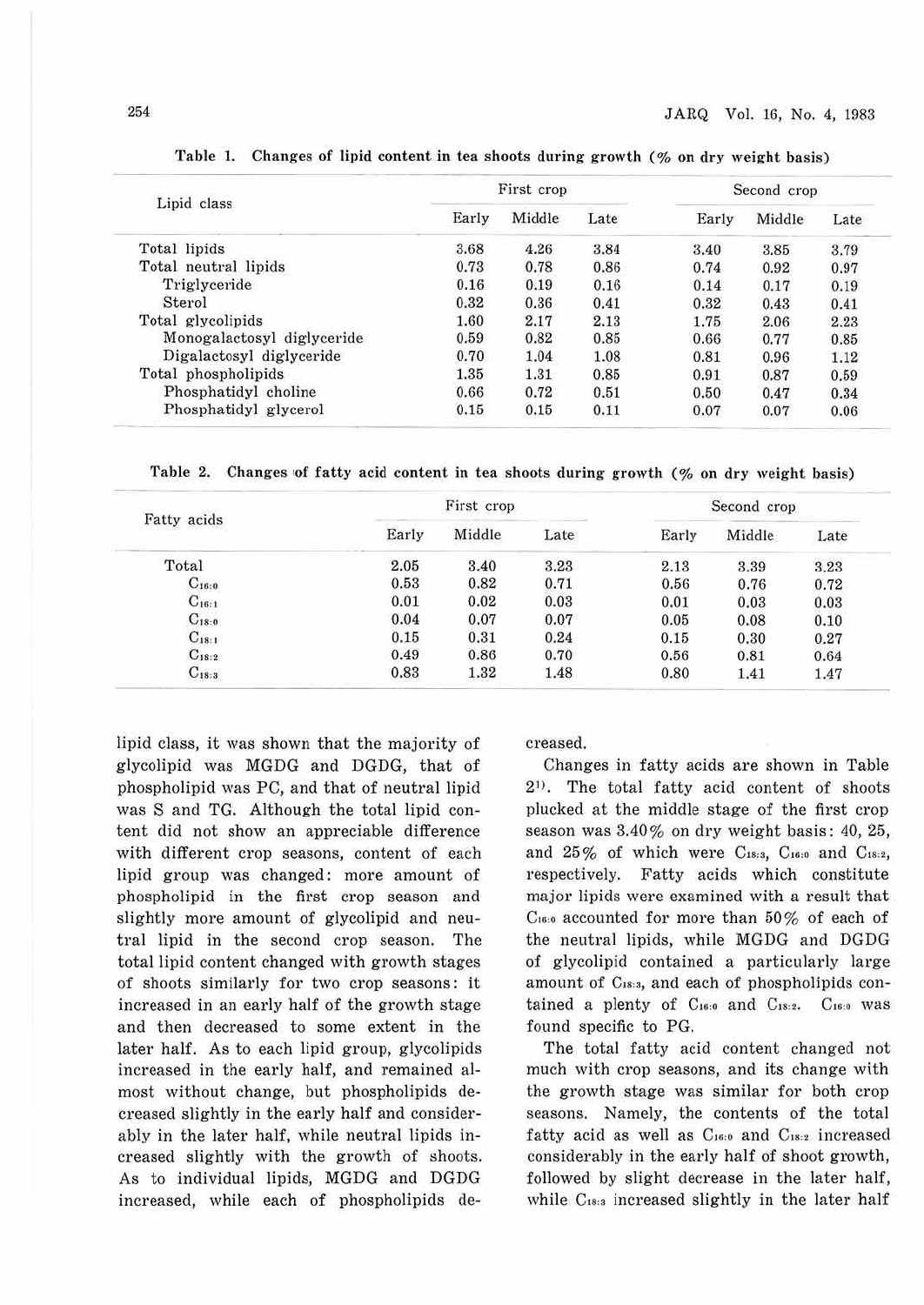|                                   |       | Content $(\frac{\omega}{\omega})$ of dry weight) |       |        |
|-----------------------------------|-------|--------------------------------------------------|-------|--------|
| Lipid class                       | $S-1$ | $S-2$                                            | $S-3$ | $S-4*$ |
| Total lipids                      | 4.46  | 3.86                                             | 3.01  | 2.69   |
| Total neutral lipids              | 0.75  | 0.83                                             | 0.72  | 0.75   |
| $Triglyceride + Free fatty acids$ | 0.08  | 0.08                                             | 0.09  | 0.07   |
| $Sterol + Diglyceride$            | 0.36  | 0.37                                             | 0.31  | 0.31   |
| Total glycolipids                 | 2.19  | 1.78                                             | 1.26  | 1.08   |
| Monogalactosyl diglyceride        | 0.81  | 0.71                                             | 0.60  | 0.48   |
| Digalactosyl diglyceride          | 0.57  | 0.44                                             | 0.30  | 0.27   |
| Sulfoquinovosyl diglyceride       | 0.57  | 0.43                                             | 0.22  | 0.19   |
| Total phospholipids               | 1.52  | 1.25                                             | 1.03  | 0.86   |
| Phosphatidyl choline              | 1.07  | 0.90                                             | 0.76  | 0.63   |
| Phosphatidyl glycerol             | 0.16  | 0.15                                             | 0.12  | 0.07   |
| Phosphatidyl ethanolamine         | 0.16  | 0.10                                             | 0.08  | 0.07   |

Table 3. Changes of lipid content during manufacture of green tea

\* S-1: Fresh tea shoots, at 130°C for 30 min, S-2; Crude green tea, S-3; Green tea prepared by heating S-4: Green tea prepared by heating at 170°C for 30 min.

after a considerable increase in the early half of shoot growth.

#### Changes of lipids during manufacturing green tea

It has been known that hexanal and trans-2-hexenal are formed from C<sub>18:2</sub> and C<sub>18:3</sub> in the manufacturing process of black tea<sup>7,12</sup>, but the present author examined changes of lipids during the manufacturing of green tea. In the green tea manufacture in Japan, at first the crude green tea is produced, and then treated by Hiire (firing: heating at a definite condition) aiming at giving a specific taste and flavor by heating, and a good storableness. The crude green tea is also heated at a higher temperature to produce Hojicha (roasted green tea) which possesses stronger flavor and taste by heating. To examine changes of lipids in these processes, 4 different samples were used, i.e. fresh shoot (S-1), crude green tea (S-2), crude green tea heated at 130°C for 30 min (S-3 which corresponds to green tea after Hiire), and that heated at 170°C for 30 min (S-4, which corresponds to roasted green tea). Changes in content of major lipids are given in Table 3<sup>2)</sup>. As compared with S-1, the total lipid content of S-2 was decreased to 85%, that of S-3 to 70%, and S-4 to 60%. As to each lipid group, glyco-Jipid and phospholipid decreased considerably, while neutral lipid was relatively stable. As to individual lipids, it was observed that DGDG and PC decreased in parallel to the decrease of the total lipid content, but MGDG and SQDG decreased more remarkably. Particularly, SQDG showed the greatest decrease; S-2 was 75%, and S-3 and S-4 were only 35-40% of that of S-1.

Changes in fatty acid content are shown in Table  $4^3$ ). The total fatty acid content of S-2 was decreased to 80% of that of S-1, and that of S-3 and S-4 was 70% of S-1. As the content of individual fatty acids decreased in parallel to the total fatty acid content, the composition ratio of them was kept almost unchanged.

To make clear the changes of fatty acid component by lipid groups, the lipids were subjected to silicic acid column chromatography to separate them into chloroform fraction (CH fraction) containing neutral lipids, aceton fraction ( AC fraction) containing glycolipid except SQDG, and methanol fraction (ME fraction) containing phospholipids and SQDG. The results showed that the CH fraction hardly changed in content during the manufacturing, while the AC and ME fractions decreased, particularly the ME fraction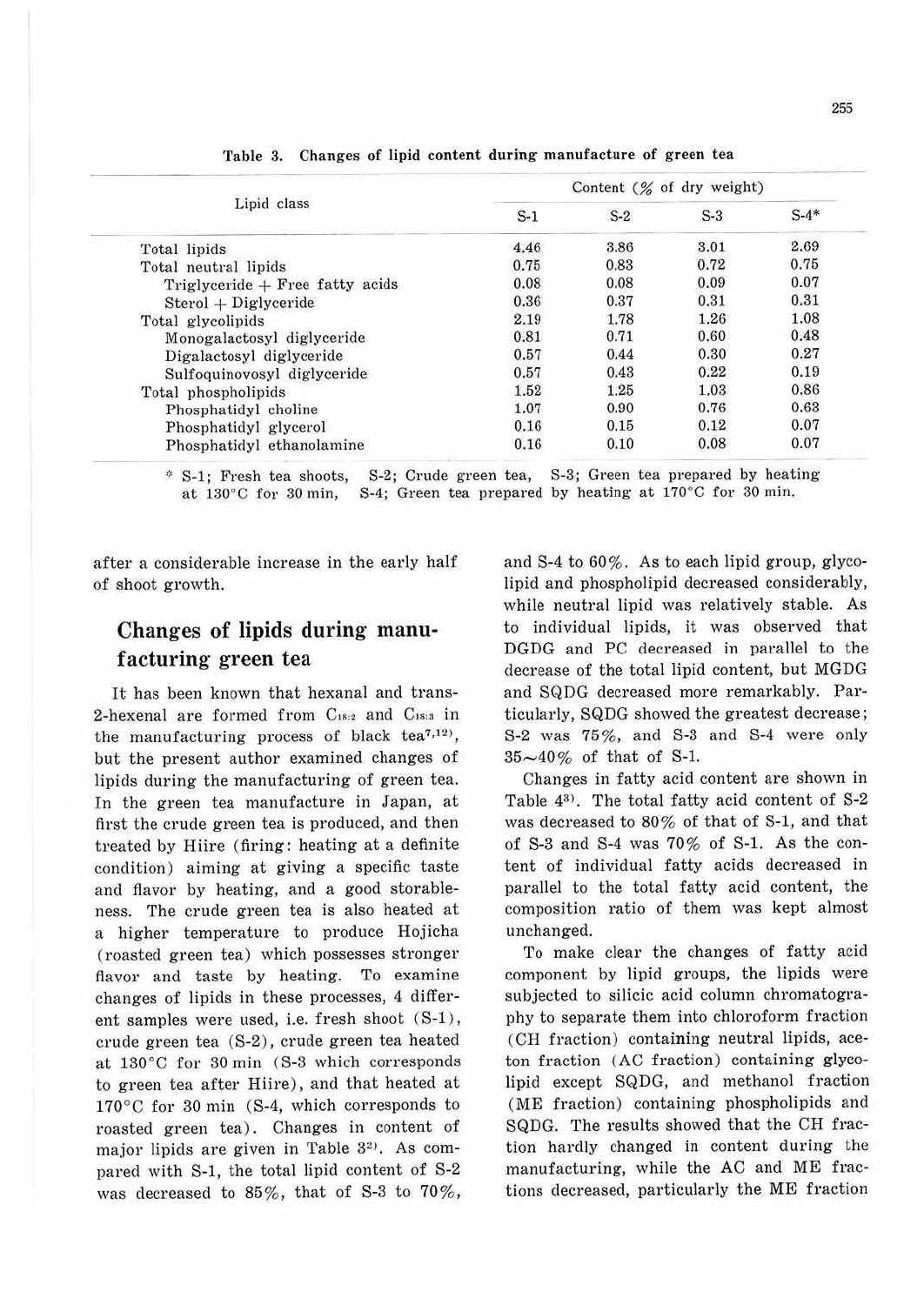| Fatty acids |       | Content (%Iof dry weight) |       |        |  |  |
|-------------|-------|---------------------------|-------|--------|--|--|
|             | $S-1$ | $S-2$                     | $S-3$ | $S-4*$ |  |  |
| Total       | 4.03  | 3.31                      | 2.80  | 2.98   |  |  |
| $C_{16:0}$  | 0.86  | 0.69                      | 0.57  | 0.62   |  |  |
| $C_{16:1}$  | 0.04  | 0.03                      | 0.03  | 0.03   |  |  |
| $C_{18:0}$  | 0.06  | 0.05                      | 0.04  | 0.04   |  |  |
| $C_{18:1}$  | 0.32  | 0.26                      | 0.22  | 0.25   |  |  |
| $C_{18:2}$  | 0.87  | 0.71                      | 0.59  | 0.63   |  |  |
| $C_{18:3}$  | 1.88  | 1.57                      | 1.35  | 1.41   |  |  |

Table 4. Changes of fatty acid content during manufacture of green tea

" S-1, S-2, S-3, S-4; The same as shown in Table 3.

to more or less greater extent.

## **Changes of lipids during the storage of green tea**

It was reported<sup>15)</sup> with black tea that contents of lipids and  $C_{16.0}$ , among the fatty acids, increased during storage. Content of lipids in green tea stored at 25°C for 0, 3, 6 and 18 months was examined. The result with major lipids is shown in Table  $5<sup>4</sup>$ . The total lipid content was decreased by 10% after 3 months of storage, and by 20% after 6 months, but only a little by further storage. Of the lipid groups, glycolipids showed the greatest decrease amounting to 15% after 3 months and 30% after 6 months, while both neutral lipids and phospholipids decreased by 10% and 15% after 3 and 6 months of storage, respectively. As to individual lipids, MGDG, DGDG, SQDG, and PC showed remarkable decreases, particularly SQDG showed the greatest decrease: 25 % and 50 % decrease after 3 and 6 months, respectively.

Changes of fatty acid content are given in Table  $6^{5}$ ). The total fatty acid content decreased by 10% and 15% after 3 and 6 months, respectively, followed by a small decrease by further storage. Changes of fatty acid content in each of the CH, AC, and ME fractions were of the same extent as the change of the total fatty acid before the fractionation.

As described above, changes of lipids in growing shoots, and those during the manufacturing and storage of green tea were

| Lipid class                                                                              |      | Content $(\%$ of dry weight) |      |       |  |  |
|------------------------------------------------------------------------------------------|------|------------------------------|------|-------|--|--|
|                                                                                          | A    | B                            | C    | $D^*$ |  |  |
| Total lipids                                                                             | 3.96 | 3.52                         | 3.07 | 3.03  |  |  |
| Total neutral lipids                                                                     | 0.78 | 0.71                         | 0.66 | 0.65  |  |  |
| $Trightyceride + Free fatty acids$                                                       | 0.10 | 0.07                         | 0.08 | 0.08  |  |  |
| $Sterol + Diglyceride$                                                                   | 0.41 | 0.39                         | 0.36 | 0.33  |  |  |
| Total glycolipids                                                                        | 1.76 | 1.50                         | 1.24 | 1.20  |  |  |
| Monogalactosyl diglyceride                                                               | 0.60 | 0.52                         | 0.42 | 0.41  |  |  |
| Digalactosyl diglyceride                                                                 | 0.79 | 0.66                         | 0.54 | 0.53  |  |  |
| Sulfoquinovosyl diglyceride                                                              | 0.21 | 0.15                         | 0.12 | 0.11  |  |  |
| Total phospholipids                                                                      | 1.42 | 1.31                         | 1.17 | 1.18  |  |  |
| Phosphatidyl choline                                                                     | 0.90 | 0.81                         | 0.73 | 0.74  |  |  |
| Phosphatidyl glycerol                                                                    | 0.28 | 0.28                         | 0.24 | 0.26  |  |  |
| Phosphatidyl ethanolamine                                                                | 0.20 | 0.19                         | 0.16 | 0.15  |  |  |
| <sup>®</sup> Storage period at 25°C: A; 0 month, B; 3 months, C; 6 months, D; 18 months. |      |                              |      |       |  |  |

Table 5. Changes of lipid content during storage of green tea